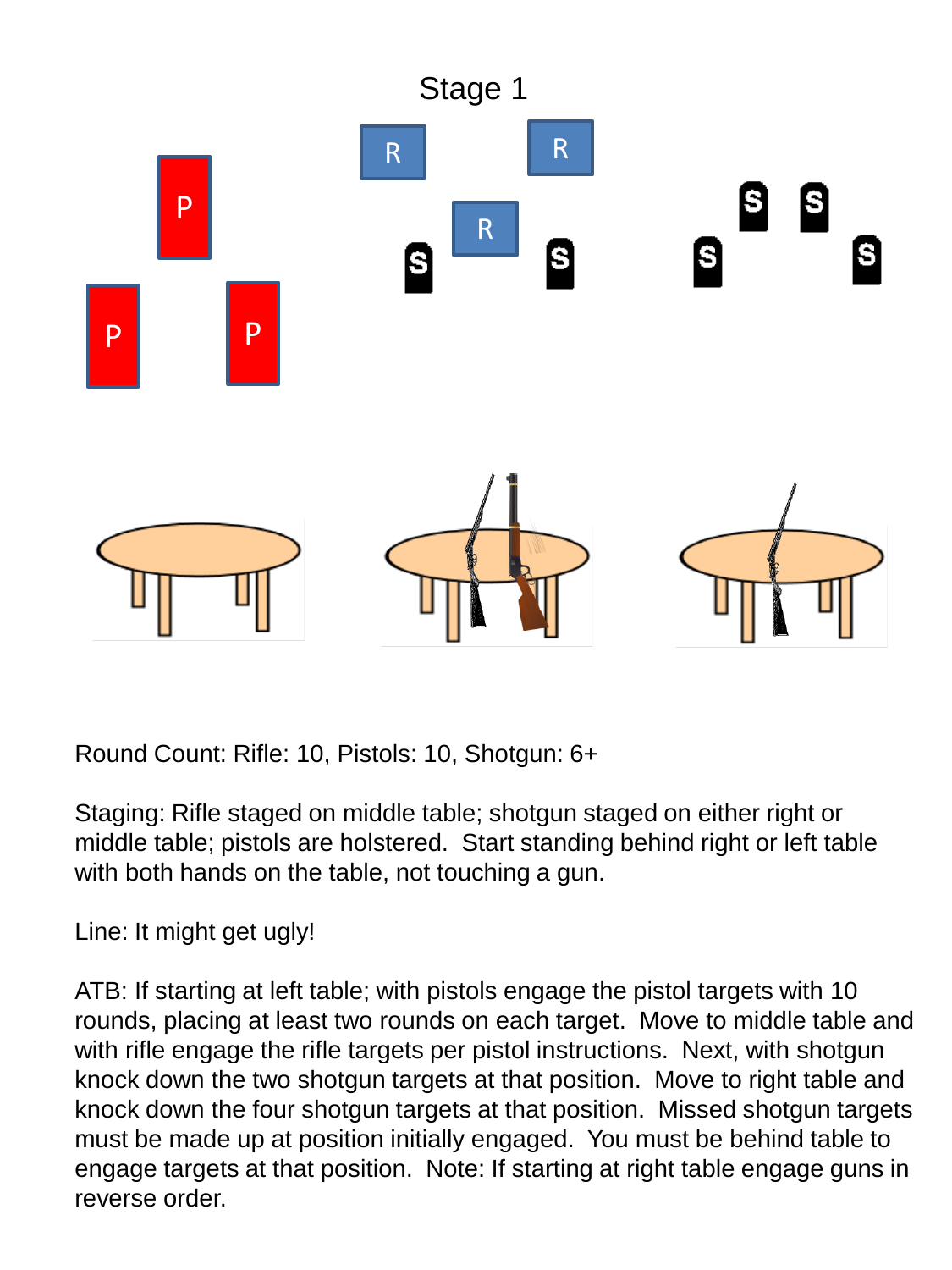

Round Count: Rifle: 10, Pistols: 10, Shotgun: 4+

Staging: Rifle staged on middle table; shotgun staged on right table; pistols staged on left table. Start standing behind right or left table with both hands touching a gun(s).

Line: Pull the trigger!

ATB: If starting at left table; with pistols engage the pistol targets in a 10 round Nevada sweep, double tapping the middle target. After use; pistols may be returned to table or holstered. Move to middle table and with rifle engage the rifle targets per pistol instructions. Move to right table and knock down the four shotgun targets at that position. You must be behind table to engage targets at that position.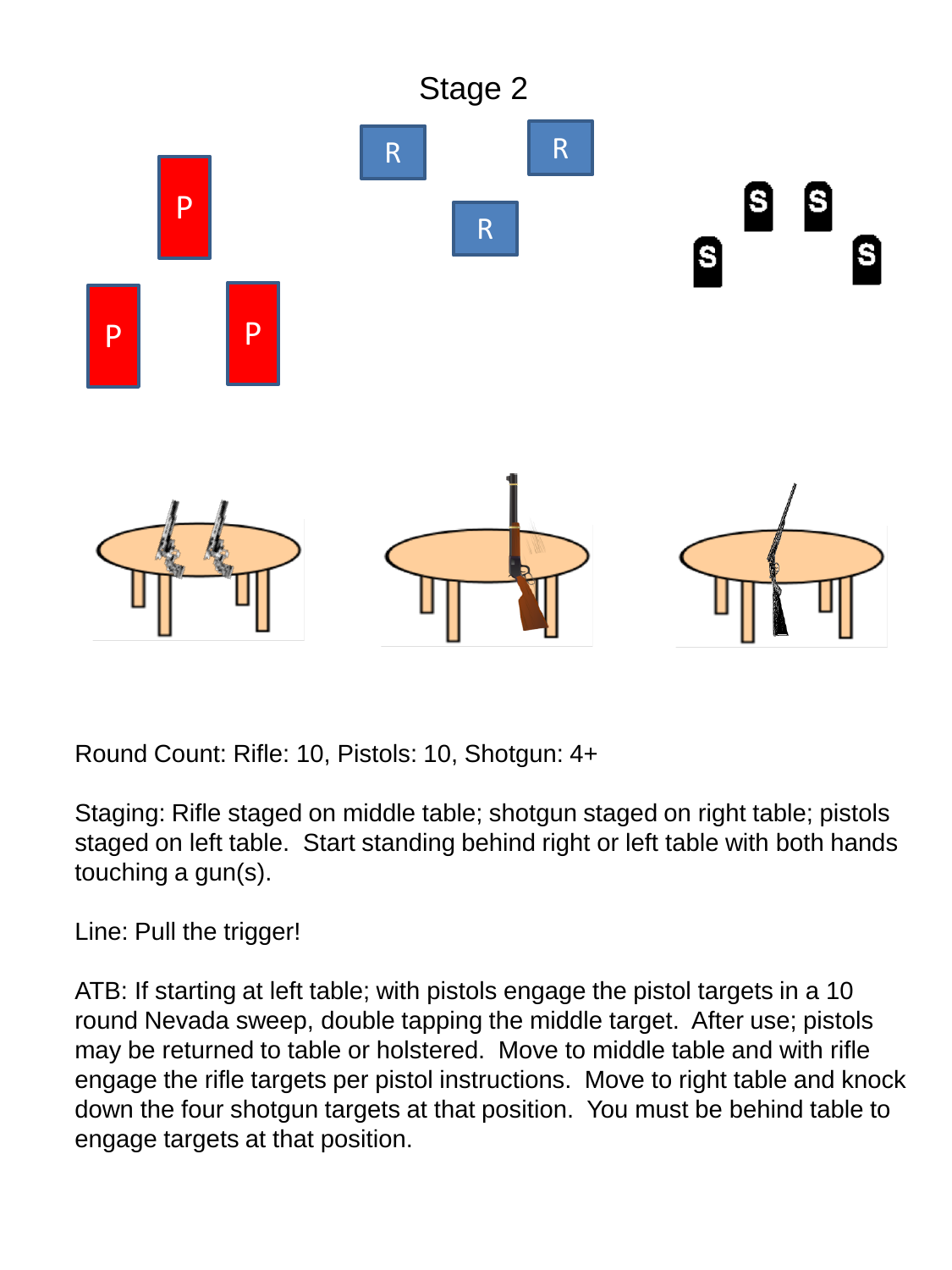

Round Count: Rifle: 10, Pistols: 10, Shotgun: 3+

Staging: Rifle in hands, pistols holstered, and shotgun staged on table. Start standing with a foot touching the start plate.

Line: Eat lead and die!

ATB: With rifle clean the plates on the Texas star and place any remaining rounds more or less on the dump plate. Only plates left on star will count as misses. Move to table, gun order shooter's choice. With 1<sup>st</sup> pistol, starting on either target, alternate between the two targets for 5 rounds, repeat instructions with second pistol. With shotgun knock down the 4 shotgun targets in any order. If you get two for one, good for you!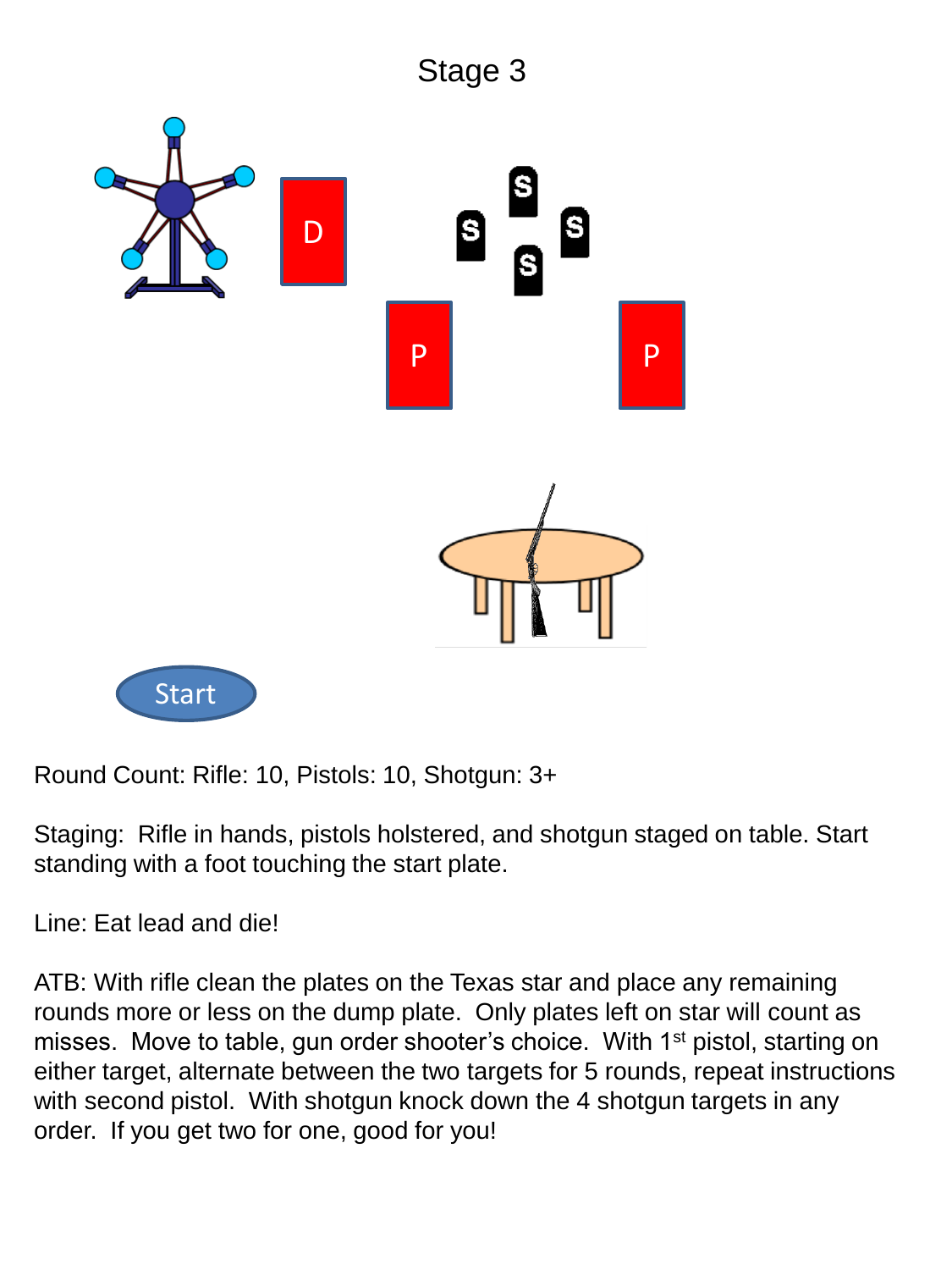



Round Count: Rifle: 10, Pistols: 10, Shotgun: 3+

Staging: Rifle in hands, pistols holstered, and shotgun staged on table. Start standing with a foot touching the start plate.

Line: What's my line!

ATB: With rifle, starting on middle target, triple tap the 3 targets and place last round on middle target. Move to table, gun order shooter's choice. With pistols, for a 5 second bonus, place 1<sup>st</sup> round on dump target. A miss on the dump target does not count as a miss, but dump target must be engaged, Then with the remaining 9 rounds, place at least 4 rounds on the other two targets. With shotgun knock down the 4 shotgun targets in any order. If you get two for one, even gooder for you!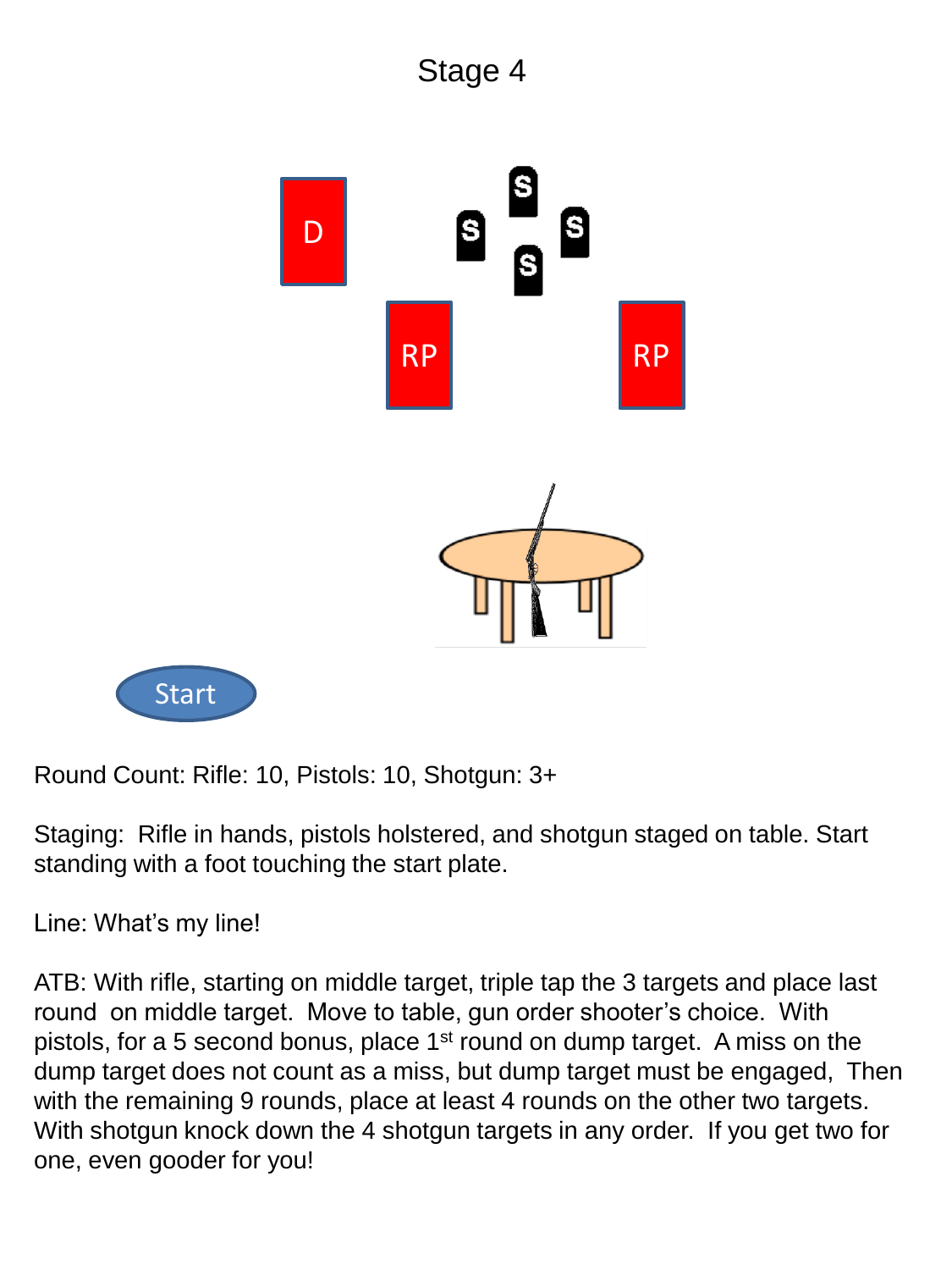

Round Count: Rifle: 10, Pistols: 10, Shotgun: 4+

Staging: Pistols holstered, rifle staged on middle table, shotgun on left table. Start standing behind either right or left table, both hands on hat.

Line: Let'er rip!

ATB: If starting at left table with shotgun knock down the four shotgun targets in any order. Move to middle table and engage rifle in a progressive sweep, i.e. 1 on 1, 2 on 2, 3 on 3. and 4 on 4. Move to right table and with pistols engage pistol targets per rifle instructions.